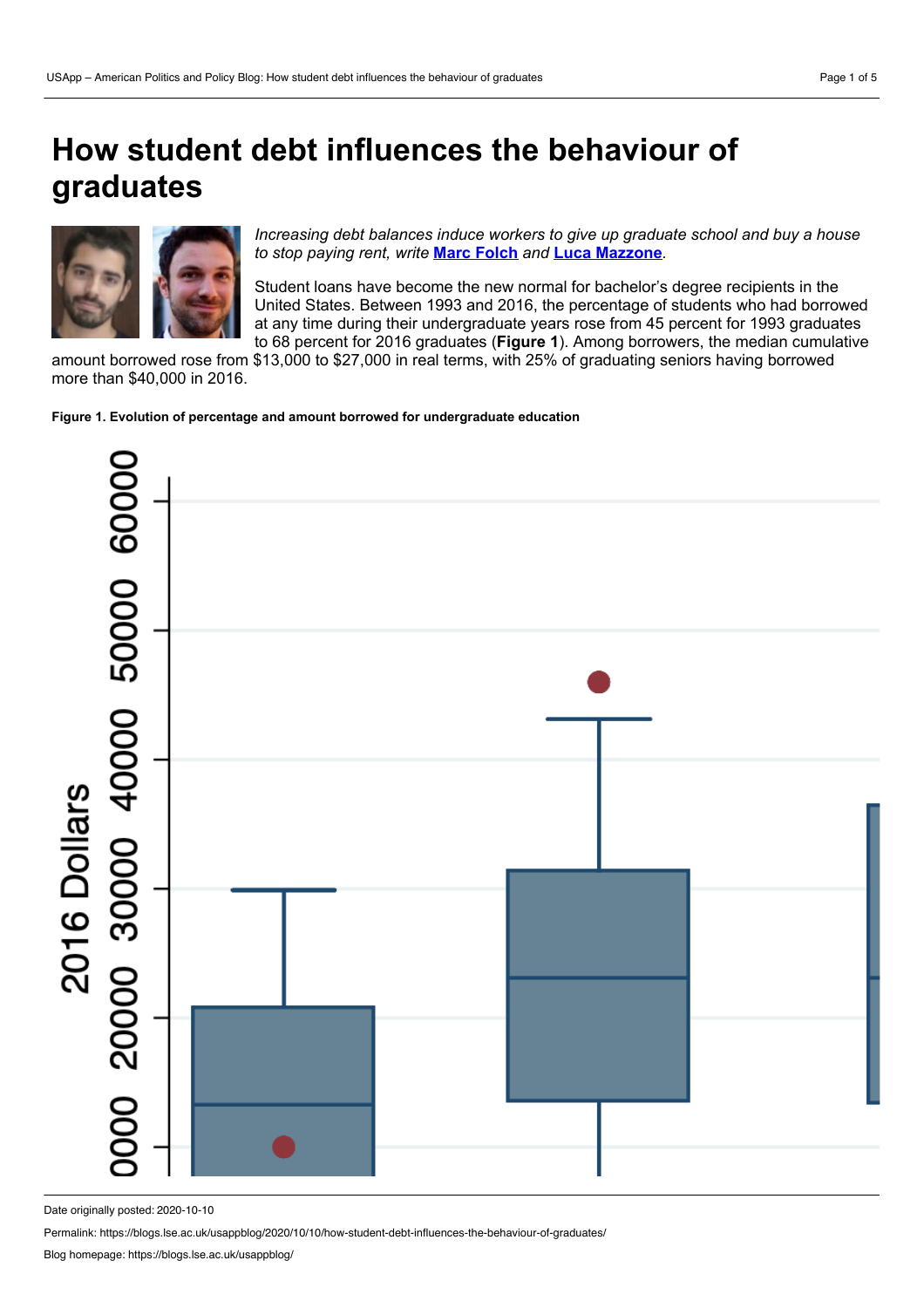

*Source: U.S. Department of Education, National Center for Education Statistics, 1993/94, 2000/01, 2007/08 and 2015/16 Baccalaureate and Beyond Longitudinal Study (B&B:93/94, B&B:2000/01, B&B:2007/08, B&B:2015/16).*

In our [working](https://github.com/lucamazzone/jm/raw/master/LM_JMP_2019.pdf) paper, we use data from the Baccalaureate and Beyond Longitudinal Study (B&B) to investigate how increased borrowing has shaped career, education and housing choices for young Americans.

Figure 2 shows the median annual earnings and average homeownership for college graduates by educational attainment and age. Graduates face an important trade-off: investing in long-term earning potential through additional human capital versus starting off with higher earnings and being able to pay off debts. We want to understand if student debt affects this trade-off in a significant way, and how housing choices interact with it.

**Figure 2. Earnings and homeownership by educational attainment and age**

Date originally posted: 2020-10-10

Permalink: https://blogs.lse.ac.uk/usappblog/2020/10/10/how-student-debt-influences-the-behaviour-of-graduates/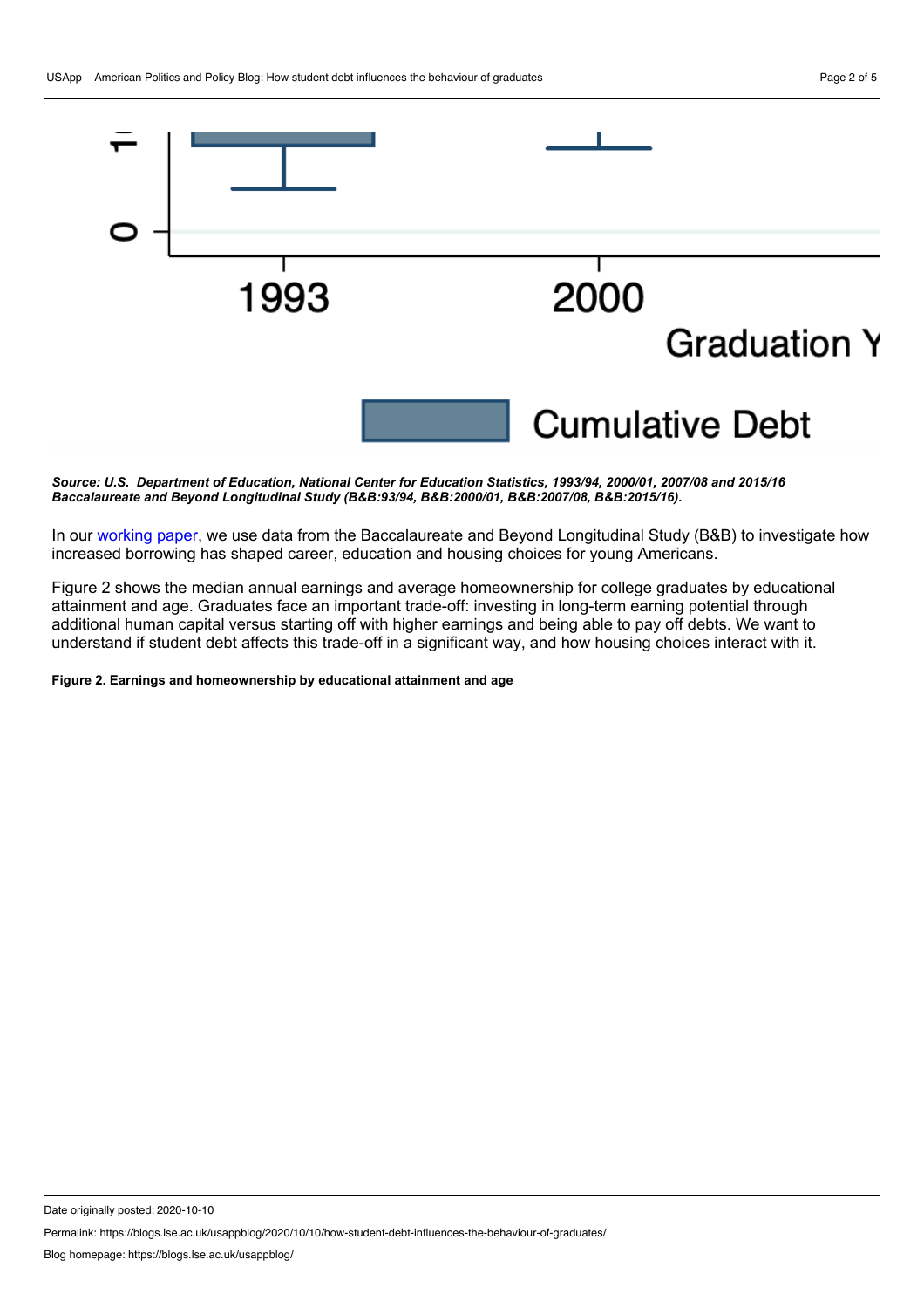

*Source: Current Population Survey (CPS, 2013-2019) – males with at least a bachelor's degree.*

Date originally posted: 2020-10-10

Permalink: https://blogs.lse.ac.uk/usappblog/2020/10/10/how-student-debt-influences-the-behaviour-of-graduates/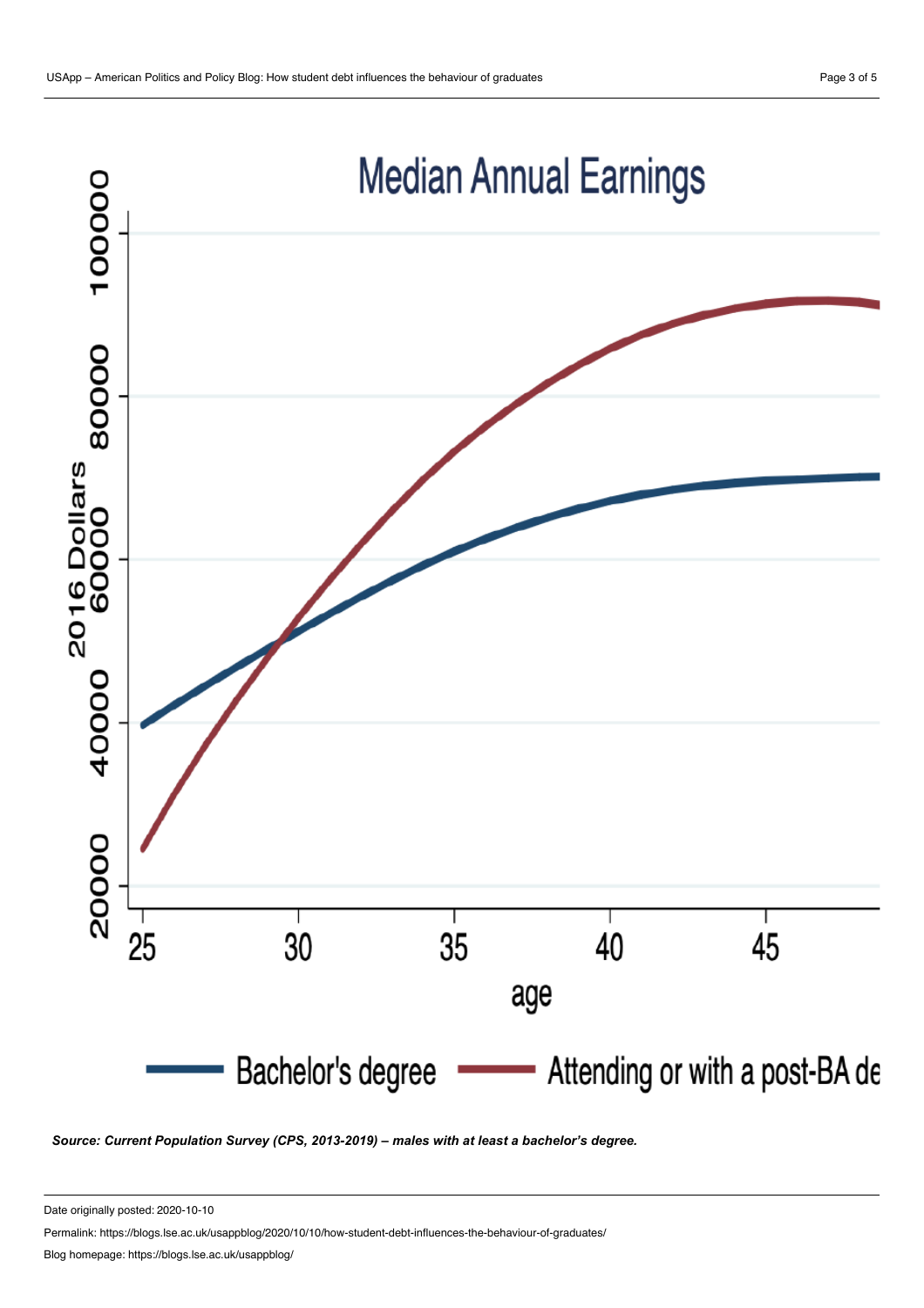In order to empirically examine how borrowing affects post-bachelor choices, we need to overcome the problem that the amount borrowed may be determined by unobserved students' characteristics. We address this problem by introducing an instrument based on variations in colleges' financial aid. We then use these yearly changes in aid to extract variation in borrowing that is not correlated with post-bachelor choices through unobserved characteristics.

We find that undergraduate debt induces graduates to front load earnings: on average, increasing debt balances by 10% has an effect of increasing earnings one year after graduation by 2.9%. The same graduates would see an average fall of 1.02% in their yearly earnings growth during the following years.



Three channels contribute to this result. First, indebted students make on average different occupational choices. Occupations are classified as 'steep' careers if they are in the top quintile of earnings growth between age 25-30 and age 45-50. As debt balances grow, their likelihood to choose that occupation decreases.

Second, increasing debt balances has a negative effect on post-bachelor's degree attendance and completion. This is relevant, as attending graduate studies is the primary gateway to access a range of occupations with higher earnings growth potential.

The third channel is less intuitive. Our empirical estimates show that more indebted graduates tend to access homeownership relatively earlier. How is this possible? The crucial factor is that both housing and career choices are inherently discrete.

To understand this channel, suppose workers could only choose in a binary fashion between doing graduate school or not, and between buying a house or not. As we show in a simple model, there is a large region of debt values for which increasing balances induces workers to give up graduate school and stop being a renter – that is, debt decreases graduate school attendance but increases home ownership. The same simple theoretical model can then be used to show that, as individuals become homeowners, they are less likely to switch careers or attend graduate school – and this is the third channel at play.

We then discuss the career – housing trade-off through the workings of a richer life cycle model, estimated on aggregate US data. The model highlights two important facts:

- Non-monetary returns to investment in housing and education are large, and important in explaining observed behaviour: were housing choices not valuable to graduates, the effects of student debt on their career choices would be significantly smaller.
- The role played by debt in affecting subsequent choices crucially stems from the rigidity of the standard repayment schedule

Permalink: https://blogs.lse.ac.uk/usappblog/2020/10/10/how-student-debt-influences-the-behaviour-of-graduates/

Date originally posted: 2020-10-10